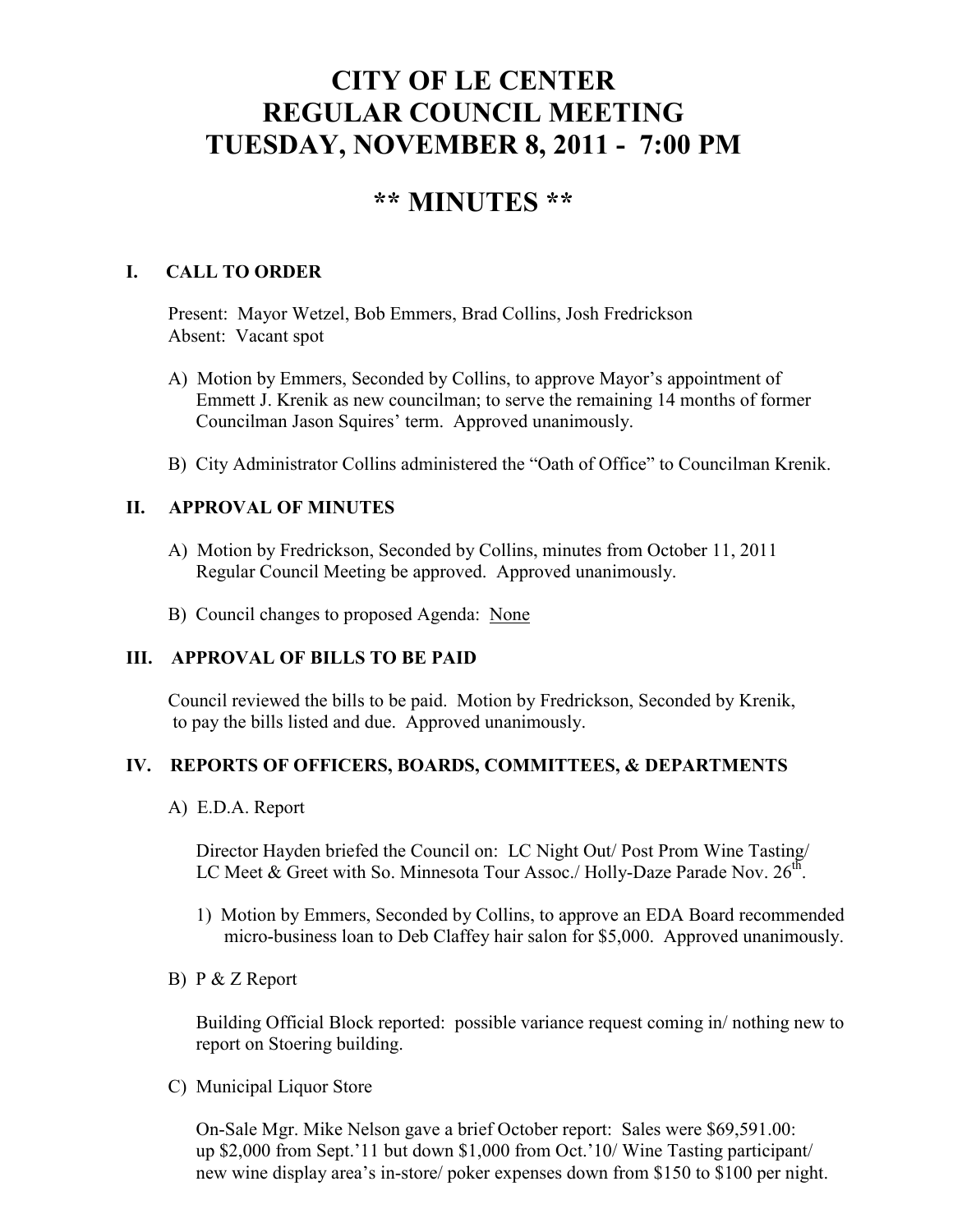1) Discussion on new F/T employee hire: April 30 last day for Jan Nelson. Motion by Collins, Seconded by Fredrickson, to hire a F/T liquor employee to replace Jan; with wages & particulars determined by hiring committee. Voting Yes- Fredrickson, Collins, Wetzel. Voting No- Emmers, Krenik. Motion approved by 3-2 vote.

 Motion by Wetzel, Seconded by Krenik, to open the position and hire only from within the current  $p/t$  list of employees; to start the process. Approved unanimously.

Entire council will serve as hiring committee to set the particulars  $\omega$  Workshop Meeting on Friday, Nov. 18 at 4:00 pm at city hall.

D) Police Department

Police Chief Pfarr reported on the police activities for month of Oct.: 122 calls/ 3,155 miles patrolled. Pfarr also reported: Officer Steffen out with an injury/ more of a "normal" month for  $\#$  calls.

E) Water, Sewer, Streets, Parks

Public Works Superintendent Curt Roemhildt gave his monthly report:

- $\div$  Streets- purchased \$3000 worth of cold mix/ sand only again on Minnesota St.
- $\cdot \cdot$  Parks- skating rink is near done/ tons of leaves being picked up or dropped off.
- Sewer- bad sewer main problem on North Park Avenue caused a back-up into a resident's basement. Roots the main problem; checking into a "root cutter" that would attach to our jetter truck.
- $\triangle$  Refuse- garbage pick-up will be on Wednesday before Thanksgiving/ Recycling center will be open on Sat. Christmas Eve and Sat. New Year's Eve.
- F) Bolton & Menk Engineering (Joel Hawbaker, Engineer)
	- 1) 2010 Minnesota Street Project- Engineer Hawbaker reported the total cost of the project was \$2,280,887.00/ city cost would be \$653,774.77 of which the property owners abutting the project would be responsible for \$380,172.29 and the City would levy the balance over the entire city residents.
		- a) Motion by Wetzel, Seconded by Collins, to approve Resolution No. 2011J, thereby "Declaring Costs To Be Assessed & Ordering Preparation of Proposed Assessment." Approved by 4-0 vote; Councilman Emmers abstaining.
- b) Motion by Wetzel, Seconded by Krenik, to approve Resolution No. 2011K, thereby "Set Hearing On Proposed Assessment" for 2010 Minn. Street Project. Hearing set for Thursday, December  $1<sup>st</sup>$  @ 6:30 pm at city hall. Staff send out all notices. Approved by 4-0 vote; Councilman Emmers abstaining.
	- c) Motion by Collins, Seconded by Krenik, to adopt 20 yr. assessment pay-off and 4.0% int. rate on balance. Approved by 4-0 vote; Councilman Emmers abstaining.